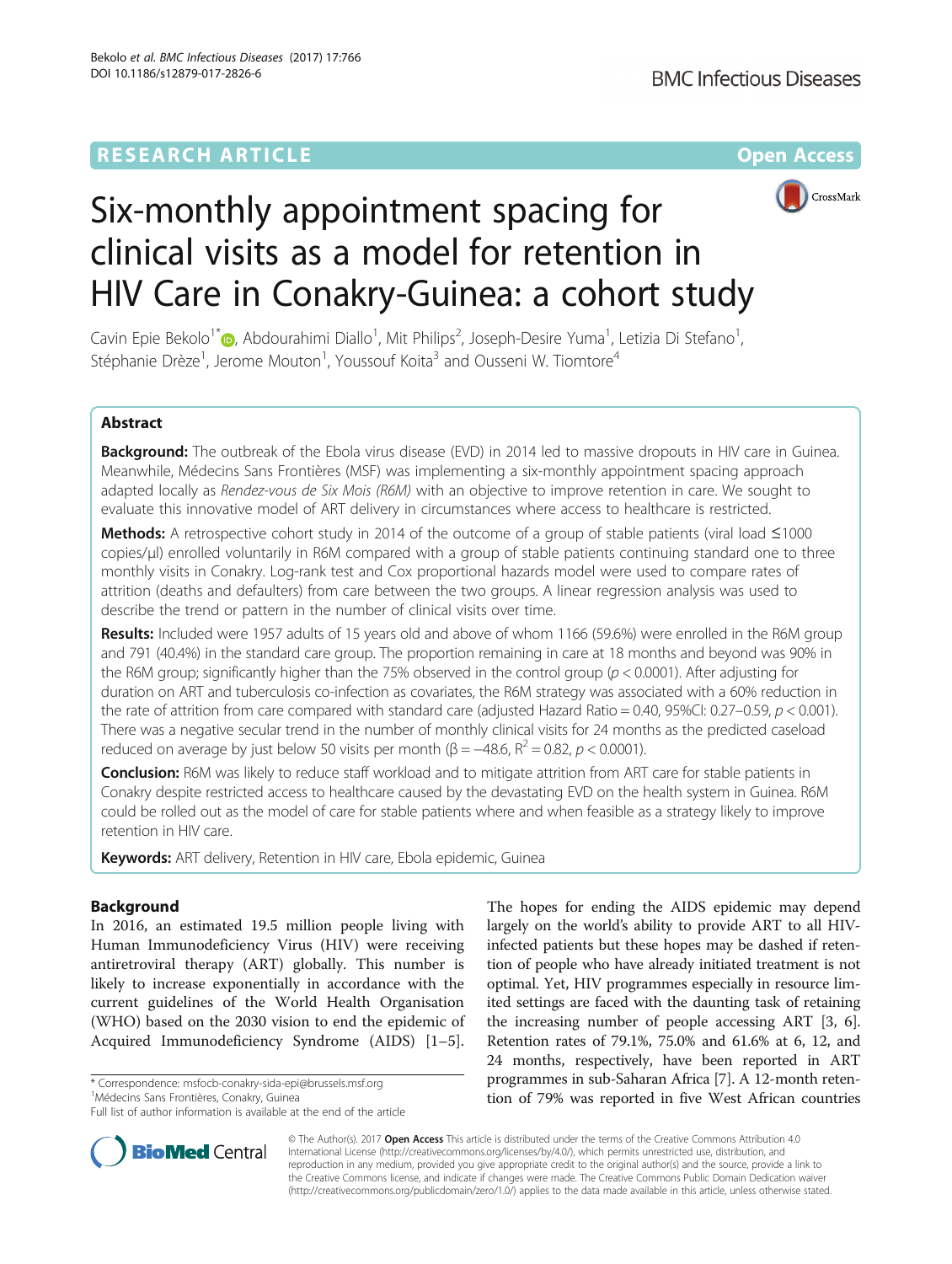by The International Epidemiologic Databases to Evaluate AIDS (IeDEA) Collaboration [\[8\]](#page-8-0). For ART programmes to continue to expand while retaining people in care, WHO recommends a range of novel models of service delivery that, could be developed and implemented to respond to particular challenges in particular settings [\[3\]](#page-8-0).

A number of health facility- and communitysupported models of ART delivery had been developed by Médecins Sans Frontières (MSF) in collaboration with local governments in sub-Saharan Africa to support on-going efforts to manage an ever-growing cohort of people on ART. These approaches include: appointment spacing for clinical and drug refill visits in Malawi, peer educator-led ART refill groups in South Africa, community ART distribution points in Democratic Republic of Congo (DRC) and patient-led community ART groups in Mozambique. These models have achieved high retention rates ranging from 89% at 12 months in DRC, 92% at 48 months in Mozambique, 94% at 36 months in Malawi, to 97% at 40 months in South Africa [[9\]](#page-8-0). Other countries, including Uganda, South Africa and Zimbabwe, have taken a similar approach that allows for longer supplies of antiretroviral drugs in combination with spaced appointments [[9](#page-8-0), [10](#page-8-0)]. These initiatives have so far been applied on stable patients in stable settings only.

In unstable or disaster settings however, the challenges of delivering routine healthcare are even more daunting as efforts are geared towards responding to the disruption caused by a given humanitarian emergency of concern [\[11](#page-9-0)]. Before the Ebola epidemic in Guinea, retention on ART at 12-months was approximately 75% [[12\]](#page-9-0). When the outbreak of the Ebola virus disease (EVD) was declared in Guinea in 2014, a significant decrease in health service utilisation for HIV care was reported with rates of defaulting in ART care reaching 42% at the peak of the epidemic [[13](#page-9-0)–[15](#page-9-0)]. Prior to the EVD outbreak, MSF had begun piloting a six-monthly appointment for clinic and drug refill adapted locally as Rendez-vous de Six Mois (R6M) for stable HIV patients receiving ART, as a decongestion scheme to relieve pressure on its overstretched referral centre of Matam in Conakry and to improve retention in care. During the Ebola epidemic, the strategy was further deployed with an additional objective to reduce the risk of contracting EVD by reducing frequent contacts with the healthcare facility. We aimed to report this approach implemented during the EVD outbreak when access to healthcare was restricted.

# Methods

A retrospective cohort study to compare attrition from R6M care relative to standard care after a follow up period of 24 months.

# Setting

The HIV epidemic in Guinea remains largely overlooked by the rest of the world due to its low overall prevalence of 1.6%, with approximately only one quarter of people living with HIV (approximately 120,000 in 2014) accessing antiretroviral treatment [[12, 16](#page-9-0)]. MSF has been providing HIV and tuberculosis (TB) services since the start of ART in 2003. In collaboration with the Ministry of Health, MSF provided support to over 7639 HIV patients in 2016 (24% of the national ART cohort) through a decentralised approach in six health centres across the capital city, as well as at an outpatient clinic in Matam district [[17\]](#page-9-0). In 2014, MSF was at the forefront of the Ebola response in West Africa where MSF teams treated 3804 patients in Guinea [[18](#page-9-0)]. The Ebola outbreak had strongly affected Guinea's ability to provide HIV/AIDS services resulting to poor programmatic outcomes [[19](#page-9-0), [20](#page-9-0)].

## The R6M model of care

R6M is a six-monthly appointment (SMA) model of ART care delivery for stable patients developed by MSF and implemented initially by The Chiradzulu HIV program in rural Malawi in 2008 with the objective to reduce patient waiting time and heath staff workload. Stable adults (>95% adherence, current  $CD4 \geq 300$  cells/ $\mu$ l), not pregnant, on first-line ART for more than a year and not presenting drug intolerance, tuberculosis or Kaposi's Sarcoma, were scheduled for clinical 6-monthly appointments by nurses and every 3 months for drug refill instead of every 1–2 months for patients in regular ART care [[9](#page-8-0), [21](#page-9-0)].

In 2013, MSF began piloting R6M in Conakry with a similar objective and approach to that in Malawi but by using a viral load ≤ 1000 copies/μl (instead of CD4 counts) as the main criterion to define a stable patient because routine viral load monitoring was implemented in MSF supported centres in Guinea. Approximately, 72.5% of the 7250 patients on ART for at least 6 months had had a least one viral load assay in MSF supported centres in June 2016. Of these, 90.7% had achieved viral load suppression. Initial results from implementing R6M prior to the EVD were encouraging [\[17](#page-9-0)]. Following the outbreak of EVD in 2014, R6M was scaled up with an additional dual objective of improving retention on ART and reducing the risk of EVD transmission. Patients outside the capital city were provided with ARV drugs enough to cover a period of 6 months while those residing in Conakry were provided with ARVs for 3 months by pharmacy attendants (pharmacy-only visits) and were seen by clinicians every 6 months. Exceptions to the rule were those who developed acute problems that compelled them to return earlier to seek medical attention.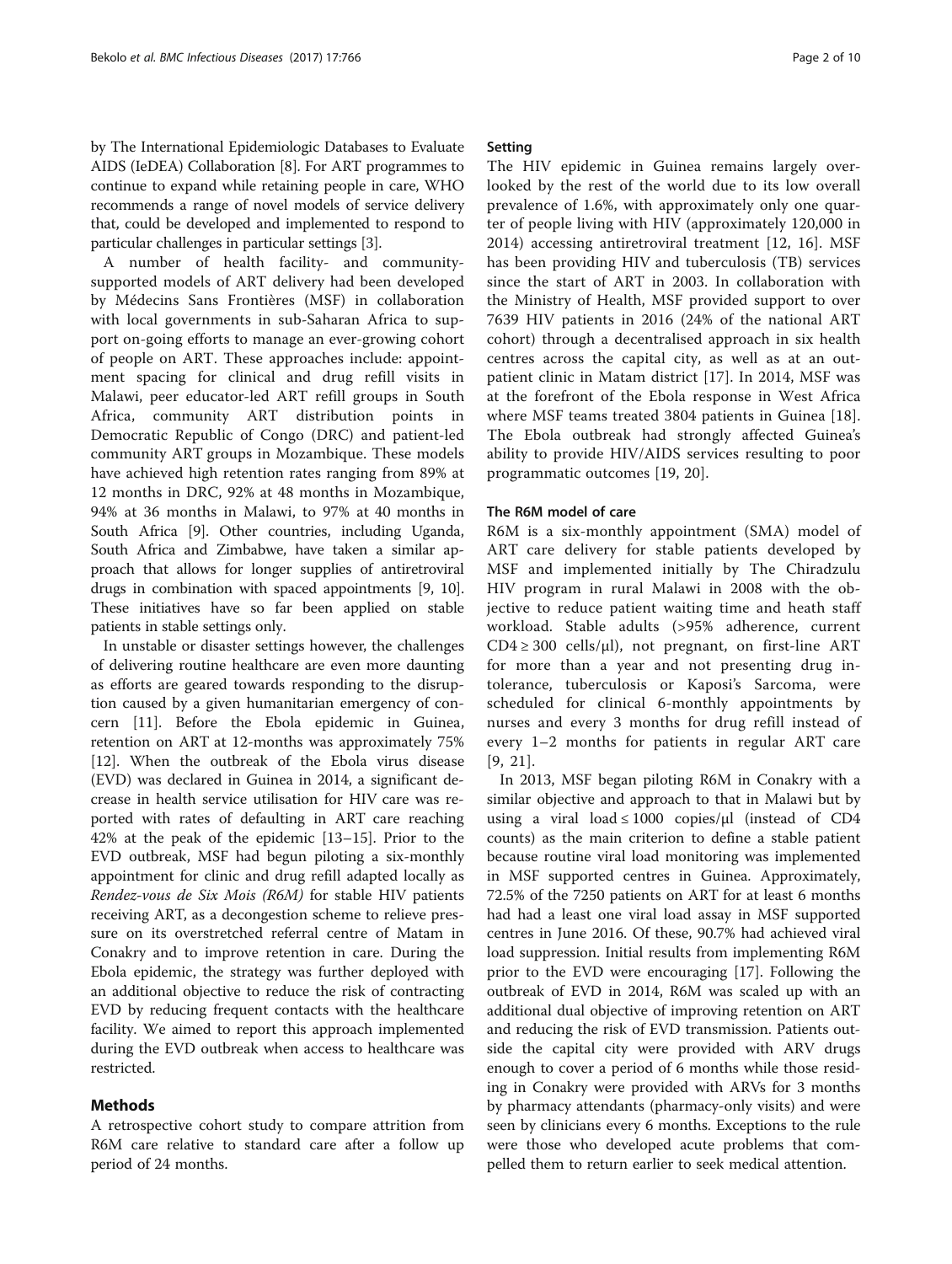## Study design

A retrospective cohort study of the outcome of a selfselected group of stable patients enrolled into the R6M care compared with a group of stable patients continuing standard care (the control group) at The Matam outpatient clinic supported by MSF in Conakry. Included in the R6M group were patients aged 15 years and above with a current viral load ≤1000 copies/μl, non-pregnant and with no opportunistic infection (OI) between the 1st January 2014 and 31st December 2014. Included in the control group were patients of age 15 years and above with viral load ≤1000 copies/μl, non-pregnant and with no current OI but continuing the routine 1–3 monthly follow-up visits during the same period. All patients eligible for this retrospective records review were included in the study. The choice to be included in either group was voluntary after adequate information had been provided by clinicians as in normal practice. Participants were free to quit or change groups at any time with support from their clinicians. Other baseline characteristics of the study groups were collected for comparability. Patients who were transferred out were excluded from the study irrespective of the group. The date of the last ART viral load defining eligibility was considered as the entry date into the cohort (time 0). The two groups were then observed throughout the duration of the EVD outbreak until 31st December 2015 (time of censoring) to determine their outcomes.

## Data collection

We used routinely collected programme data that had been entered into the TIER.Net® 1.9.2.3 electronic medical record software developed by the University of Cape Town in South Africa. Abstracted for the purpose of the study where sociodemographic variables related to gender and age, clinical data pertaining to incident tuberculosis; current viral load titres and CD4 counts and their dates of measurements; date of ART initiation, current and prior ART regimens; the number of clinical visits; and their outcomes including the dates of ascertainment or censoring of the outcome. The dataset (Additional file [1](#page-8-0)) was then exported to Stata® software for statistical analysis.

## Statistical analysis

Data analyses were performed using Stata® 14.2(Stata-Corp LP, TX77845, USA). The data set was checked for logical inconsistencies, illegal codes, omissions and improbabilities by tabulating, summarising, describing and plotting variables. Missing observations were excluded because they constituted a small random proportion.

Our main outcome of interest was attrition from care defined as a composite measure of the rate of occurrence of all-cause deaths and losses to follow-up (LTFU). A patient was classified as LTFU if there was no contact for 90 days or more after the last missed appointment for ARV refill [\[6](#page-8-0)]. MSF has a large team of lay workers who were used to provide continuous psychosocial support to patients in care and they were able through monthly home visits and/or telephone calls, to remain in contact with them. This effort in tracing patients was useful to encourage retention in care and to ascertain their outcome. Retention in care was used to indicate the proportion of patients alive and known to be still receiving ART at the time of the study [[7\]](#page-8-0). The rate of attrition as a time to event variable was measured as the number of deaths and LTFU expressed over the length of time in person-months. The number of clinical visits per month was a secondary outcome automatically generated by the data entry software TIER.Net®.

The main explanatory variable of interest was the exposure to R6M or standard model of care following results of the last ART viral load measurement. Other putative variables examined for comparability between the two groups included: gender, age, viral load titre, type of and duration on ART, last CD4 count and occurrence of a clinical event.

Summary statistics were presented as proportions for categorical variables and as means [with standard deviations (SD)] for normal continuous variables or medians [with Interquartile Ranges (IQR)] for skewed continuous variables. Pearson chi-squared tests or Fisher exact tests for small samples were used where appropriate to assess for differences among categorical variables between the two groups. The student t-test was used to test for the mean difference between the groups for continuous variables. Kaplan-Meier survival curves were used to display the rate of attrition over the study period meanwhile the log-rank test was used to assess for differences in survival probabilities between the two groups. A linear regression analysis was used to describe the trend or pattern in the number of clinical visits over time. A univariable Cox regression model was set up to screen for factors associated with attrition. Crude hazard ratios (HR) and their 95%CI were obtained. The  $p$ -values for hypotheses testing were calculated from likelihood ratio tests (LRT). Variables found to be associated at 5% confidence level, with attrition were included in a multivariable Cox model. Backwards elimination based on  $p$ -value lower than 0.05 was used to retain variables independently associated with attrition. The survival curves were then adjusted according to these independent predictors of attrition. The corresponding adjusted hazard ratios (aHR), their 95% confidence intervals and  $p$ -values in the final model were reported [[22](#page-9-0)]. The proportionality hazard assumption over time was assessed graphically using Aalen plots. An "intention- to- treat principle" was applied given that some patients in the R6M group returned to standard care and vice versa [[23](#page-9-0)].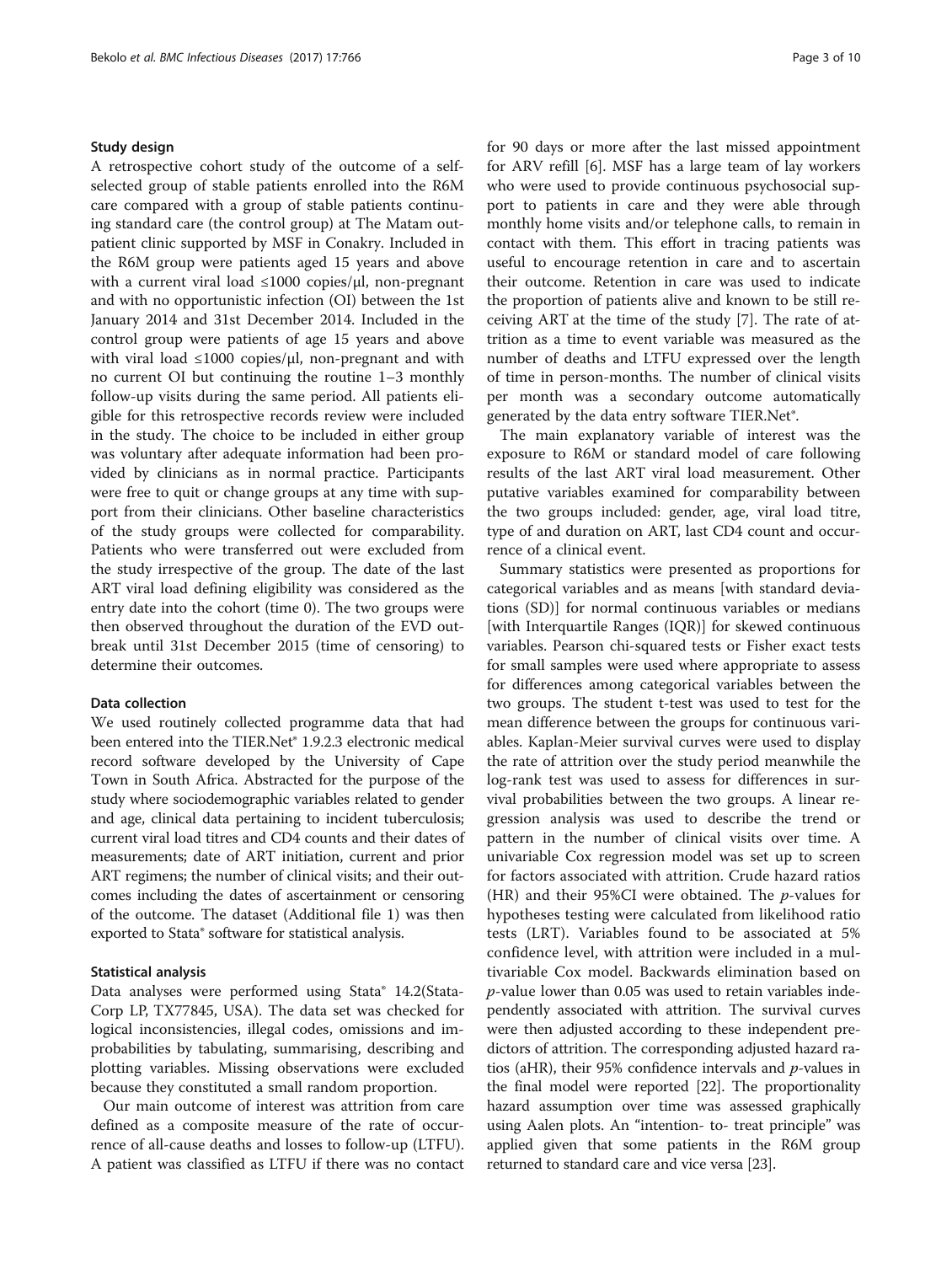# Results

## Descriptive characteristics of the study groups

Included in a staggered manner between January and December 2014 were 1957 eligible adults of whom 1166 (59.6%) were in the R6M group and 791 (40.4%) in the standard care group (Fig. 1). During censorship, 202 (17%) participants in the R6M had returned to standard care while 230 (29%) of those in the control group had moved onto the R6M group. The mean period at risk was 16 months per subject or a total analysis time at risk of 31,220 person-months.

Participants in the R6M group were on average about 2 years older than the counterparts in the control group  $(41.8 \pm 10.8 \text{ vs. } 40.1 \pm 10.9 \text{ years}, p = 0.0007)$ . The R6M group had significantly greater proportions of participants currently on Tenofovir (TDF)/Lamivudine (3TC)/Efavirenz (EFV) regimen (82.7% vs. 53.7%,  $p < 0.001$ ), with ART experience of at least 5 years (52.2% vs. 46.1%,  $p = 0.005$ ); and with an undetectable viral load below 250 copies/μl (98.2% vs. 93.7%, p < 0.001) but all had achieved viral load suppression at ≤1000 copies/ μl to become eligible for the study. The two groups were comparable in terms of gender composition, risk of a new opportunistic infection (active tuberculosis) or levels of current follow-up CD4 counts (Table [1](#page-4-0)).

# Trends in attrition from care

After a total observation period of 24 months, 116 participants had dropped out from care through death or LTFU of whom 57 (4.9%) in the R6M group and 84 (10.6%) in the control group ( $p < 0.001$ ). The overall retention rates remained high during the EVD outbreak but were higher in the R6M group than in the control group (Fig. [2](#page-5-0)): 98.2%, 96.3% and 95.8% at 6, 12 and 18 months respectively in the R6M group against 95.4%, 91.9% and 90.8% at 6, 12 and 18 months respectively in the control group ( $p < 0.0001$ ).

Attrition rates also differed between subjects who became coinfected with tuberculosis during follow-up (27.6% vs: 6.9%) and those who did not ( $p < 0.001$ ). Similarly, persons with an ART experience of 5 years and above had a lower rate of attrition (4.0% vs.10.4%) than those on ART for less than 5 years ( $p < 0.001$ ) as indicated in Table [2.](#page-5-0) Gender, age, current CD4 counts or viral loads were not associated with the outcome.

After adjusting for HIV/TB coinfection and the length of time on ART (Table [2\)](#page-5-0), the proportion remaining in care at 18 months and beyond was 90% in the R6M group (Fig. [3\)](#page-6-0) significantly higher than the 75% observed in the standard group ( $p < 0.0001$ ). R6M was thus associated with a 60% reduction in the rate of attrition from

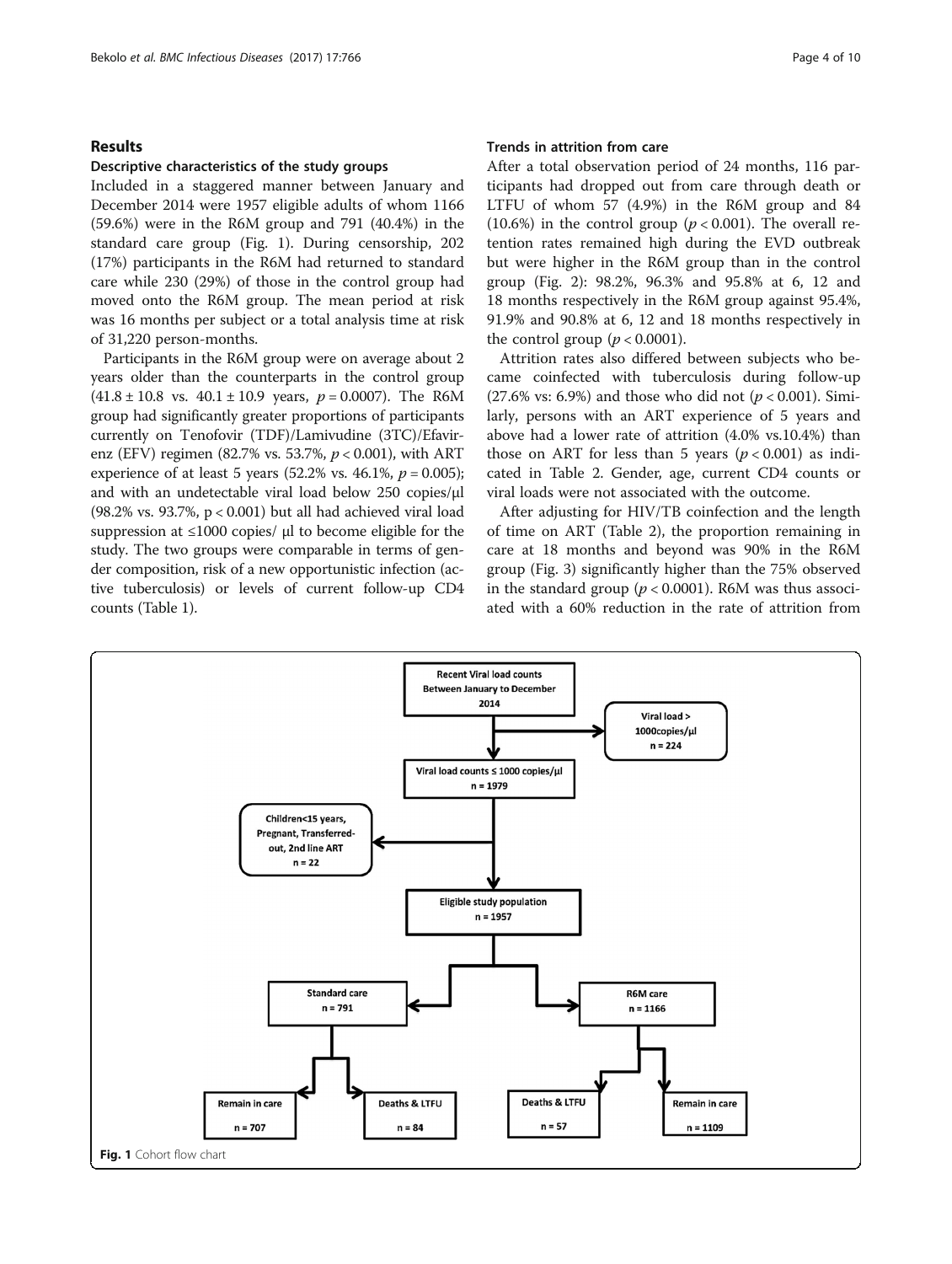## <span id="page-4-0"></span>Table 1 Baseline characteristics of the study groups

| Characteristics                                         |                   | Standard care group<br>$(n = 791)$ | R6M group<br>$(n = 1166)$ | p-value for difference<br>between the group |
|---------------------------------------------------------|-------------------|------------------------------------|---------------------------|---------------------------------------------|
| Age, mean (SD) years                                    |                   | 40.1 (10.9)                        | 41.8 (10.8)               | 0.0007                                      |
| Gender, n (%)                                           |                   |                                    |                           |                                             |
|                                                         | Male              | 229 (28.9)                         | 383 (32.8)                |                                             |
|                                                         | Female            | 562 (71.0)                         | 783 (67.2)                |                                             |
|                                                         | Total             | 791 (100)                          | 1166 (100)                | 0.068                                       |
| Current CD4 count, mean (SD) cells/µl                   |                   | 497 (261)                          | 494 (243)                 | 0.769                                       |
| Baseline Viral Load for eligibility in copies/µl, n (%) |                   |                                    |                           |                                             |
|                                                         | < 250             | 741 (93.7)                         | 1145 (98.2)               |                                             |
|                                                         | 250-1000          | 50(6.3)                            | 21(1.8)                   |                                             |
|                                                         | Total             | 791 (100)                          | 1166 (100)                | < 0.001                                     |
| TB status at any follow-up visit, $n$ (%)               |                   |                                    |                           |                                             |
|                                                         | Negative/Unknown  | 778 (98.4)                         | 1150 (98.6)               |                                             |
|                                                         | Positive          | 13(1.6)                            | 16(1.4)                   |                                             |
|                                                         | Total             | 791 (100)                          | 1166 (100)                | 0.626                                       |
| Duration on ART in months, n (%)                        |                   |                                    |                           |                                             |
|                                                         | < 60              | 419 (53.9)                         | 557 (47.8)                |                                             |
|                                                         | $\geq 60$         | 358 (46.1)                         | 609 (52.2)                |                                             |
|                                                         | Total             | 777 (100)                          | 1166 (100)                | 0.008                                       |
| TDF-3TC-EFV regimen, n (%)                              |                   |                                    |                           |                                             |
|                                                         | No                | 366 (46.3)                         | 202 (17.3)                |                                             |
|                                                         | Yes               | 425 (53.7)                         | 963 (82.7)                |                                             |
|                                                         | Total             | 791 (100)                          | 1165 (100)                | < 0.001                                     |
| Outcome, n (%)                                          |                   |                                    |                           |                                             |
|                                                         | In care           | 707 (89.4)                         | 1109 (95.1)               |                                             |
|                                                         | Lost to Follow-up | 74 (9.4)                           | 45 (3.9)                  |                                             |
|                                                         | Dead              | 10(1.3)                            | 12(1.0)                   |                                             |
|                                                         | Total             | 791 (100)                          | 1166 (100)                | < 0.001                                     |

care compared with standard care (adjusted Hazard Ratio = 0.40, 95%CI: 0.27–0.59,  $p < 0.001$ ).

# Trend in caseload over time

Before the scale up of R6M in 2014, the number of clinical visits depicted a more or less cyclical or irregular pattern but thereafter, there was a negative secular trend. The number of clinical visits from January 2014 progressively decreased to about 50% by the end of December 2015 at the outpatient clinic of Matam when the uptake of R6M was about 55% of the patients enrolled on ART (Fig. [4\)](#page-6-0). A linear regression model fitted on data from 2014 (Fig. [5](#page-7-0)) predicted that the number of clinic visits decreased on average by just below 50 every month during this period (β = −48.6, R<sup>2</sup> = 0.82, *p* < 0.0001). Thus, in practice, R6M as it was implemented, the caseload of clinicians could be estimated according to the following expression:

$$
\textbf{Caseload} = \textbf{2477-49} \text{ visits per month} \tag{1}
$$

# **Discussion**

In this observational study, we compared the R6M approach relative to standard care on the outcomes of stable patients receiving ART during an Ebola epidemic that considerably reduced utilisation of HIV services in Guinea. The study indicated that R6M was likely to reduce attrition in care by 60% for patients who selfselected into the model. We also found that implementation of R6M was linked to a reduction in caseload by about half over a 24-month period at a rate of 50 clinical visits per month on average.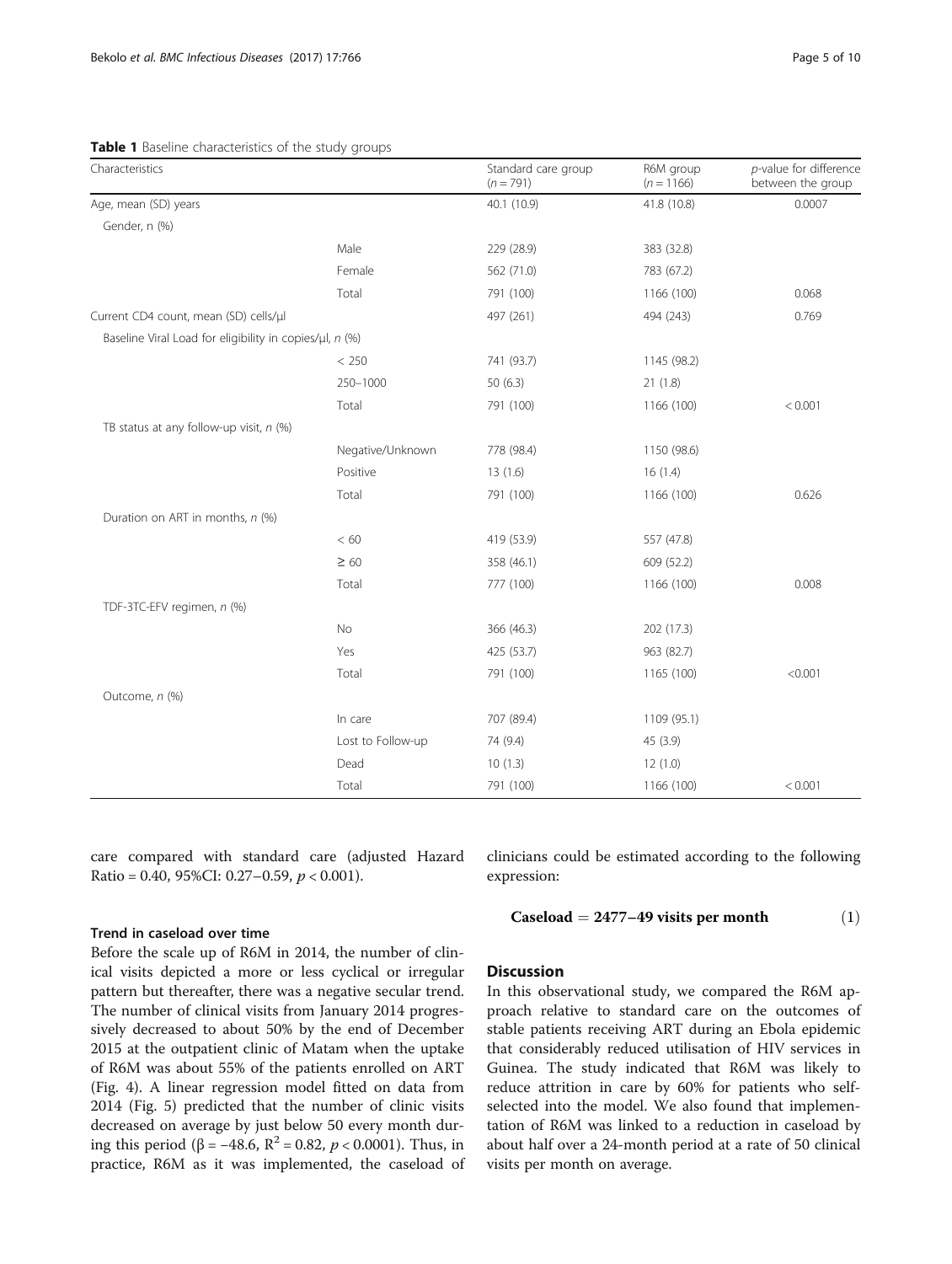<span id="page-5-0"></span>

R6M is one of the several strategies for optimising long-term ART delivery developed and implemented by MSF in collaboration with Ministries of Health in sub-Saharan Africa. These models of care have already been integrated into WHO and UNAIDS guidelines and are gaining grounds in a growing number of countries across the continent in flexible ways according to context as "no one strategy fits all" [\[1](#page-8-0), [9,](#page-8-0) [24\]](#page-9-0). None of these models has yet been tested in disaster settings. The context in Guinea was and remained one with a low HIV prevalence and a low ART coverage compounded by a devastating EVD that led to massive dropouts in care [[12](#page-9-0)–[14](#page-9-0), [17\]](#page-9-0). Despite the disruption in healthcare delivery, stable patients receiving ART in general and those in R6M care in particular, demonstrated a tougher resilience by holding strong to their treatment. The success of a six-monthly appointment (SMA) on retention in care has been described in other settings at different time periods of follow-up. Findings from the Malawian cohort of Chiradzulu district that implemented a health facility driven model like R6M in Guinea had shown a retention rate of 96% at 24 months in 2014 [[9\]](#page-8-0). In community driven models, SMA has equally demonstrated high retention rates: 89% at 12 months follow-up in DRC in 2012, 95.1% after 20 months in rural Mozambique and 95.5% in urban Mozambique in 2013; 92% at 15 months in the Thyolo model of Malawi and 100% at 5 months in the Roma model of Lesotho [\[24](#page-9-0)]. In contrast to R6M, and with the exception of DRC that has a low ART coverage (a characteristic common to West and Central Africa); results from studies listed above have been obtained from within Southern African countries with relatively stable and robust health systems to fight against HIV as indicated by their high ART coverage [\[17](#page-9-0), [24](#page-9-0), [25](#page-9-0)]. More so, their results were more descriptive than analytic from a methodological stand point. Results from our study have been derived from a comparative analysis in a disaster context where the

**Table 2** Cox multiple regression model of factors associated with attrition from care ( $n = 1928$ )

| Factor   |                          | Proportion of attrition (%) | HR (95%CI)           | $p$ -value | aHR (95%CI)         | $p$ -value |
|----------|--------------------------|-----------------------------|----------------------|------------|---------------------|------------|
| Strategy |                          |                             |                      |            |                     |            |
|          | Standard                 | 10.6                        |                      |            |                     |            |
|          | R6M                      | 4.9                         | $0.43(0.29 - 0.62)$  | < 0.001    | $0.40(0.27 - 0.59)$ | < 0.001    |
|          | Incident tuberculosis    |                             |                      |            |                     |            |
|          | <b>No</b>                | 6.9                         |                      |            |                     |            |
|          | Yes                      | 27.6                        | $5.25(2.56 - 10.77)$ | < 0.001    | $4.35(2.10-9.01)$   | 0.005      |
|          | Duration on ART (months) |                             |                      |            |                     |            |
|          | < 60                     | 10.4                        |                      |            |                     |            |
|          | $\geq 60$                | 4.0                         | $0.42(0.28 - 0.62)$  | < 0.001    | $0.47(0.31 - 0.71)$ | < 0.001    |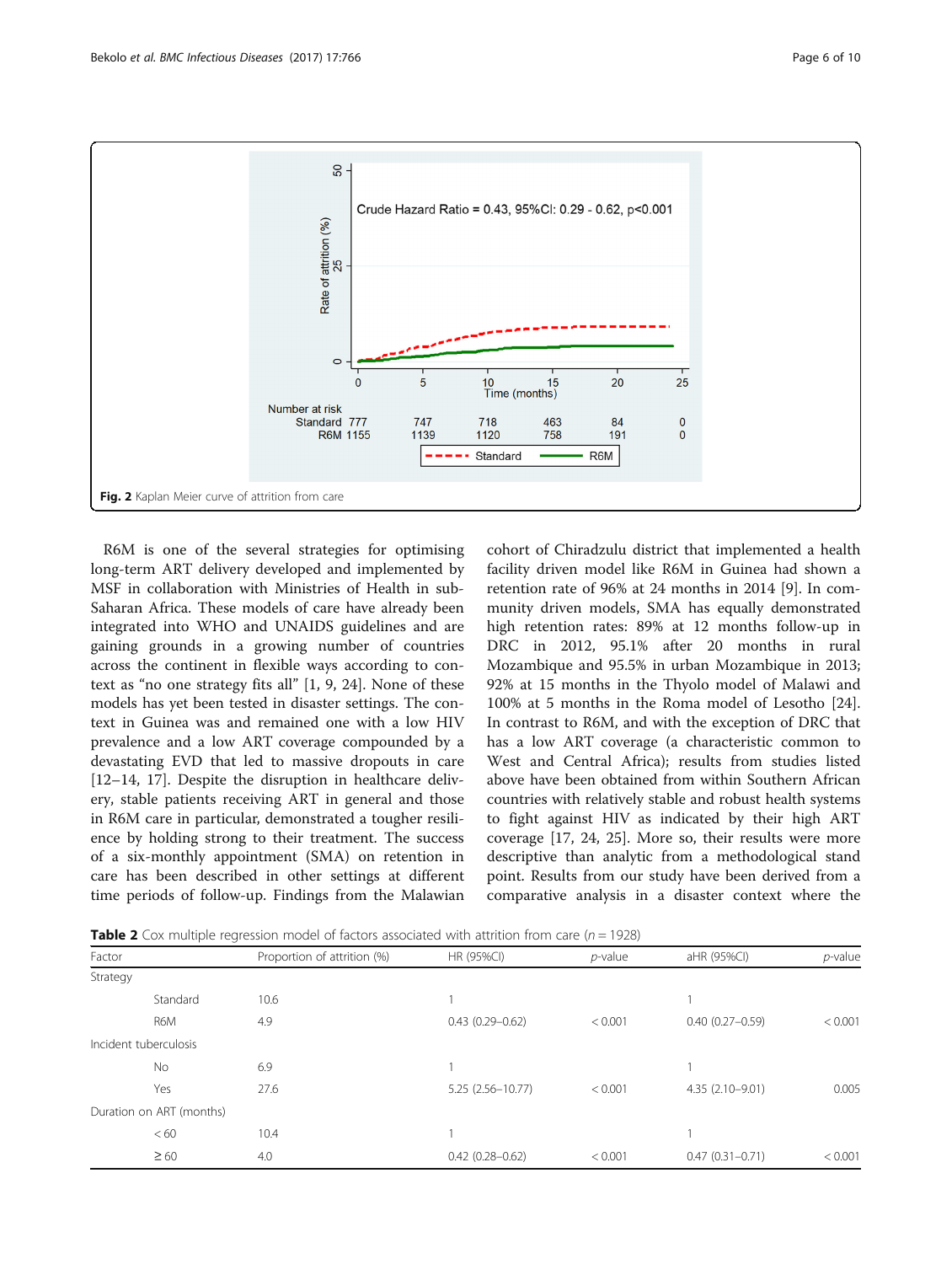<span id="page-6-0"></span>

HIV epidemic has been largely neglected [\[12, 17](#page-9-0)]. Despite differences in settings, uptake levels, implementation models and study designs, the evidences so far have been strong, coherent and consistent in favour of R6M or SMA as a strategy to improve retention in care. Therefore, ART programmes should be encouraged and supported to pick up or roll out to scale the implementation of SMA or any form of long appointment spacing and fast-track drug refill strategy. Some MSF-supported sites with access to routine viral load monitoring such as Malawi, South Africa and Zimbabwe are already moving to a once a year clinical visit with two to three monthly drug refills in between [\[24\]](#page-9-0).

The National ART Programme in Guinea has endorsed R6M in principle but will have to meet a set of minimum requirements and critical enablers in order to overcome the challenges inherent to its implementation: A sufficient and flexible drug supply chain to permit ART dispensing of up to a 6 months' supply; a routine viral load testing not only to determine viral load suppression for R6M eligibility but also to detect treatment failure early enough so that patients could return to conventional care before dropping out of care like those who developed active TB in this study; a health information system to tract and monitor patients as they integrate R6M or return to regular care and vice versa since the decision to participate is entirely voluntary and reversible at any time. The programme nonetheless has the potential to face these challenges: the state has been increasing its financial contribution to fight against HIV from 4% in 2011 to about 22% in 2014 [\[12](#page-9-0), [26\]](#page-9-0); MSF and Solthis (Solidarité thérapeutique et initiatives contre

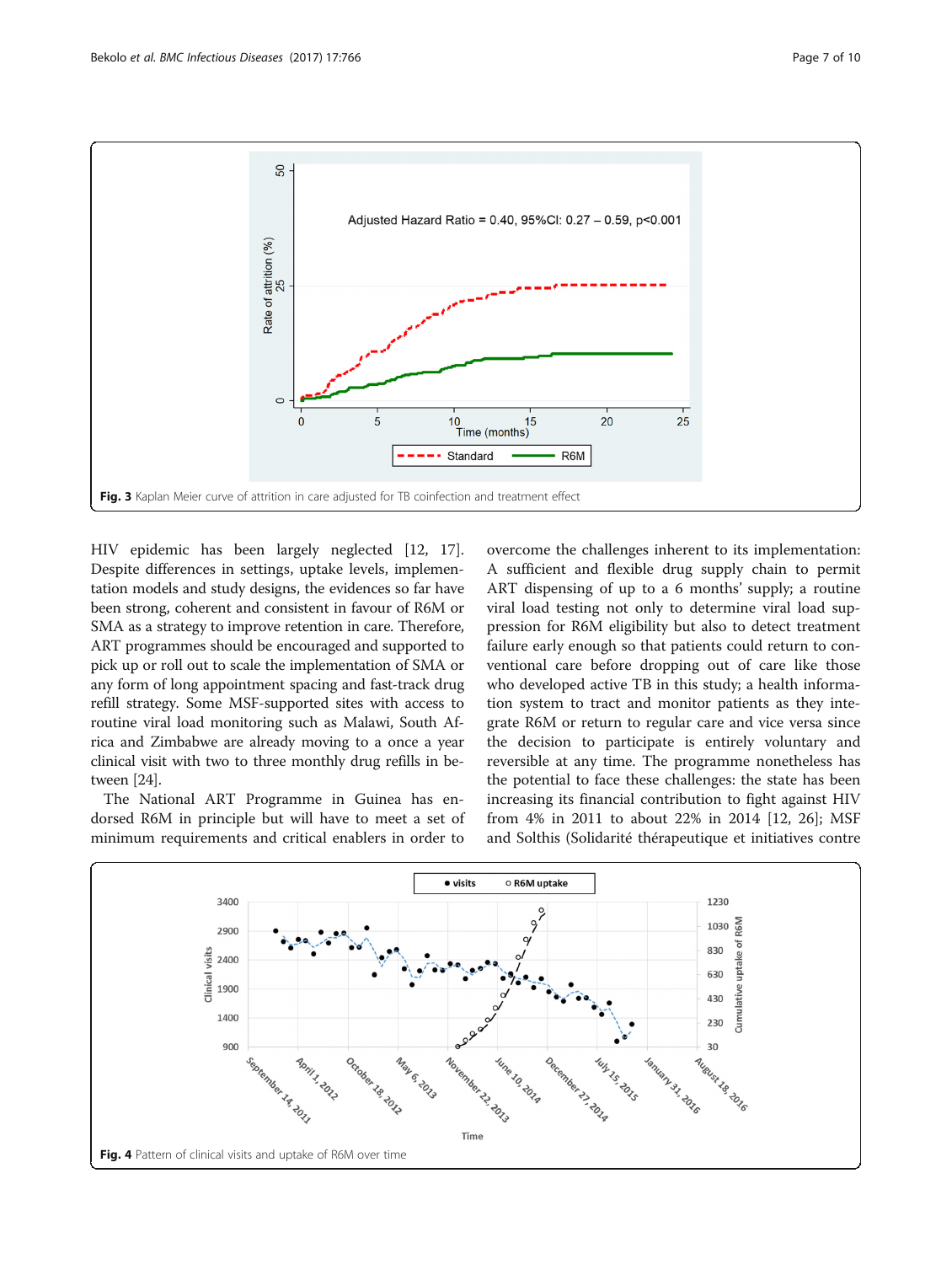<span id="page-7-0"></span>

le sida) via the Open Polyvalent Platforms (OPP-ERA) project funded by UNITAID are currently supporting the programme to ensure routine viral load monitoring of treatment response and in the implementation of monitoring and evaluation (M&E) tools based on the electronic health information system. Yet, clinical and immunological monitoring of treatment response as well as paper-based M&E tools already in use can be adapted to fit the R6M model. In rural Malawi for example, a  $CD4 \geq 300$  cells/ $\mu$ l in the absence of viral load was used as an eligibility criterion [[9\]](#page-8-0). However, immunological and clinical criteria have poor sensitivity and specificity to detect treatment failure, particularly at higher CD4 cell counts [\[27\]](#page-9-0). The global response to the EVD in Guinea has also come with some investment for the country to rebuild a stronger health system for all programmes including the ART programme.

A reduction in the burden for healthcare workers and for patients has been the main goal for implementing R6M and community ART groups (CAG). This study has indicated that there had been a steady drop in the caseload for healthcare workers since instituting R6M at the Matam outpatient clinic. Though intuitive to link this reduction in workload to R6M, it is likely that the Ebola epidemic per se did contribute to a reduction in the frequency of contacts with the health facility as well as the decentralisation process integrated with R6M. Despite these intervening circumstances, we strongly believe that R6M can be singled out as the major contributor to the relief of the burden because the

negative secular trend did not falter even when the epidemic had substantially receded in late 2015 and because efforts to decentralise patients have been less fruitful as patients do not voluntary accept to abandon the high quality of care offered at this clinic. We did not assess patient or healthcare worker satisfaction or benefits in this study, but given the experience from elsewhere, we can deduce that a reduction in the number of clinical visits would inevitably lead to a reduction in waiting times, travel costs and stigma; to improvement in individual patient empowerment to self-management, and of course to improvement in retention in care from the patient perspective [[9,](#page-8-0) [24, 28\]](#page-9-0). Despite these benefits, some patients preferred to remain in conventional care because they perceived regular professional contact as more reassuring. From the healthcare service perspective, a reduction in the number of clinical visits would equally mean a reduction in the cost of healthcare delivery, a likely reduction in the risk of burn out syndrome and an improvement in the quality of care [\[29](#page-9-0), [30](#page-9-0)]. An economic evaluation as well as a patient/provider satisfaction surveys are recommended to validate these assumptions and to measure their real effects.

The study had other limitations. In routine care, patients "self-selected" conveniently or voluntarily into either treatment option. This obviously introduced selection bias but we thought that by choosing a 'control group' made of "stable" patients who were also eligible for R6M but opted to remain in conventional care after receiving adequate information including those related to knowledge and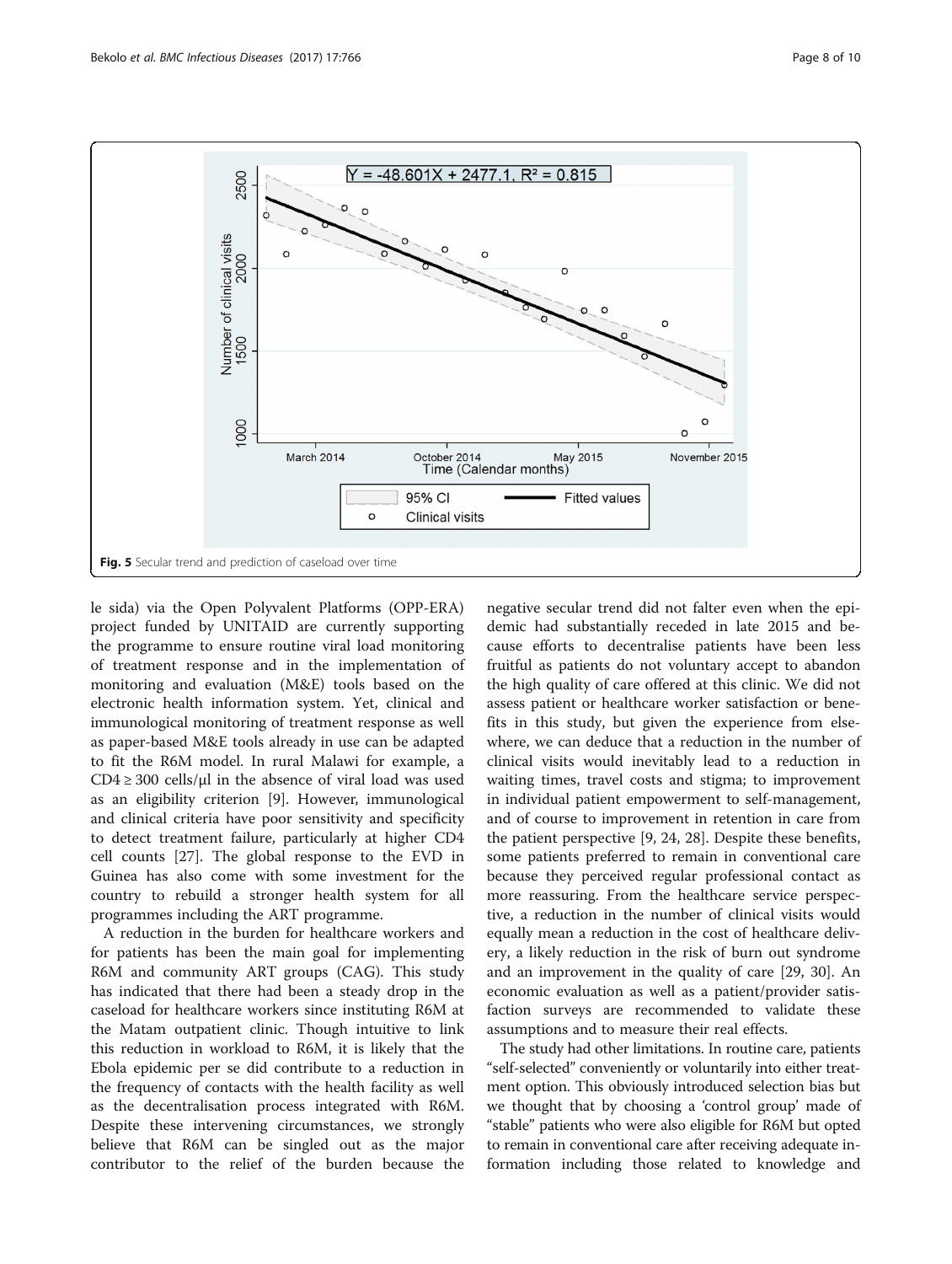<span id="page-8-0"></span>attitudes, from their clinicians, this could somehow reduce the bias. Collecting additional baseline data from both groups was done to identify and then control for any known differences between the two groups. Protocol violations were common because we observed that 17% of participants in the R6M group returned to conventional care while 23% of those in regular care opted for R6M during follow-up. This is a true reflection of routine care and of an observational study with a likely implication being a null effect of R6M but we believe this was taken care of by the "intent-to-treat" approach in the analysis. The period of observation of 24 months whereby only a maximum of four visits (against up to 24 visits for those in the control group) were possible for participants in the R6M group was rather short for a sufficient number of events to occur in this group. However, the R6M group was large enough to allow for accumulation of events in the group. Lack of randomisation in the design meant causality could not be assumed. The study did not directly measure the effect of R6M on the transmission of EVD but we can equally assume that if the number of clinician-patient contacts was reduced coupled with a reduction in waiting times and congestion in waiting rooms, the probability of an effective contact between a potential EVD contact or victim and a healthy person was also reduced [\[31](#page-9-0)]. Mathematical modelling could be recommended to simulate disease transmission dynamics in such a context.

# Conclusions

R6M was likely to reduce staff workload and to mitigate attrition from care for stable patients in Conakry despite restricted access to healthcare caused by the devastating EVD on the health system in Guinea. R6M could be rolled out as the model of care for stable patients where and when feasible as a strategy to improve retention in HIV care.

# Additional file

[Additional file 1:](dx.doi.org/10.1186/s12879-017-2826-6) The dataset (Additional file 1) was then exported to Stata® software for statistical analysis. (XLSX 199 kb)

## Abbreviations

3TC: lamivudine or 3-thiacytidine; aHR: adjusted Hazard Ratio; AIDS: Acquired Immunodeficiency Syndrome; ART: Antiretroviral Therapy; ARV: Antiretroviral (drug); CAG: community ART groups; CD4: Cluster designation 4 (of lymphocytes); EFV: Efavirenz; EVD: Ebola Virus Disease; HIV: Human Immunodeficiency Virus; HR: Hazard Ratio; IeDEA: The International Epidemiologic Databases to Evaluate AIDS; IQR: Interquartile range; LTFU: Loss to follow up; MSF: Médecins Sans Frontières; OI: Opportunistic infection; R6M: Rendez-vous de Six Mois (R6M); SD: Standard deviation; SMA: Six-monthly Appointment; TB: Tuberculosis; TDF: Tenofovir disoproxil fumarate; WHO: World Health Organisation

## Acknowledgements

We are very grateful to all our patients and the national staff in Guinea for making the implementation of this intervention possible. We are also thankful to Steven Declerq and Luis Arias Moreno who at one time or the other supervised the implementation of this strategy; and to Boubacar

Aissata, Malick Doumbouya, John Milimono and Sekouna Sacko for helping with data collection. Jayne Webster and Joris van Loenhout provided the proofreading and editing support.

## Funding

This study did not benefit from any specific funding.

## Availability of data and materials

All data generated and analysed during this study are included in this manuscript and its Additional file 1.

## Authors' contributions

Study conception and design: OWT, MP, CEB. Project implementation: JDY, LDS, SD, JM, YK. Data collection, cleaning and analysis: AD, LDS, CEB. Manuscript writing and revision: CEB, OWT, LDS, JDY, SD, JM, YK. All authors read and approved the final manuscript.

## Ethics approval and consent to participate

The study was approved by the MSF Ethical Review Board. Individual consent was not necessary because the study used existing clinical data. All patient information was anonymised and de-identified prior to analysis.

## Consent for publication

Not applicable

## Competing interests

The authors declare that they have no competing interests.

## Publisher's Note

Springer Nature remains neutral with regard to jurisdictional claims in published maps and institutional affiliations.

## Author details

<sup>1</sup> Médecins Sans Frontières, Conakry, Guinea. <sup>2</sup> Médecins Sans Frontières, Brussels, Belgium. <sup>3</sup>National HIV/AIDS/STI Treatment & Prevention Programme, Conakry, Guinea. <sup>4</sup>Médecins Sans Frontières, Southern Africa Medical Unit (SAMU), Cape Town, South Africa.

# Received: 30 January 2017 Accepted: 12 November 2017 Published online: 13 December 2017

#### References

- 1. WHO. Consolidated guidelines on the use of antiretroviral drugs for treating and preventing HIV infection: recommendations for a public health approach. Geneva: World Health Organization; 2013.
- 2. HIV/AIDS Fact sheet N°360 [[http://www.who.int/mediacentre/factsheets/](http://www.who.int/mediacentre/factsheets/fs360/en/) [fs360/en/\]](http://www.who.int/mediacentre/factsheets/fs360/en/).
- 3. WHO. March 2014 supplement to the 2013 consolidated guidelines on the use of antiretroviral drugs for treating and preventing HIV infection recommendations for a public health approach. Geneva: World Health Organization; 2014.
- 4. Joint United Nations Programme on HIV/AIDS (UNAIDS). 90–90–90 An ambitious treatment target to help end the AIDS epidemic. In. Geneva; 2014.
- 5. WHO. Consolidated guidelines on the use of antiretroviral drugs for treating and preventing HIV infection: recommendations for a public health approach. Geneva: World Health Organization; 2016.
- 6. WHO. Retention in HIV programmes: Defining the challenges and identifying solutions Meeting report (13–15 September 2011, Geneva, Switzerland): World Health Organization; 2012.
- 7. Rosen S, Fox MP, Gill CJ. Patient retention in antiretroviral therapy programs in sub-Saharan Africa: a systematic review. PLoS Med. 2007;4(10):e298.
- Ekouevi DK, Balestre E, Ba-Gomis FO, Eholie SP, Maiga M, Amani-Bosse C, Minga A, Messou E, Sow PS, Lewden C, et al. Low retention of HIV-infected patients on antiretroviral therapy in 11 clinical centres in West Africa. Trop Med Int Health. 2010;15(Suppl 1):34–42.
- 9. Bemelmans M, Baert S, Goemaere E, Wilkinson L, Vandendyck M, van Cutsem G, Silva C, Perry S, Szumilin E, Gerstenhaber R, et al. Community-supported models of care for people on HIV treatment in sub-Saharan Africa. Trop Med Int Health. 2014;19(8):968–77.
- 10. Nakiwogga-Muwanga A, Katabira E, Kiragga A, Kambugu A, Nakibuuka-Lubwama E, Manabe YC, Alamo ST, Colebunders R. Factors before enrolment are associated